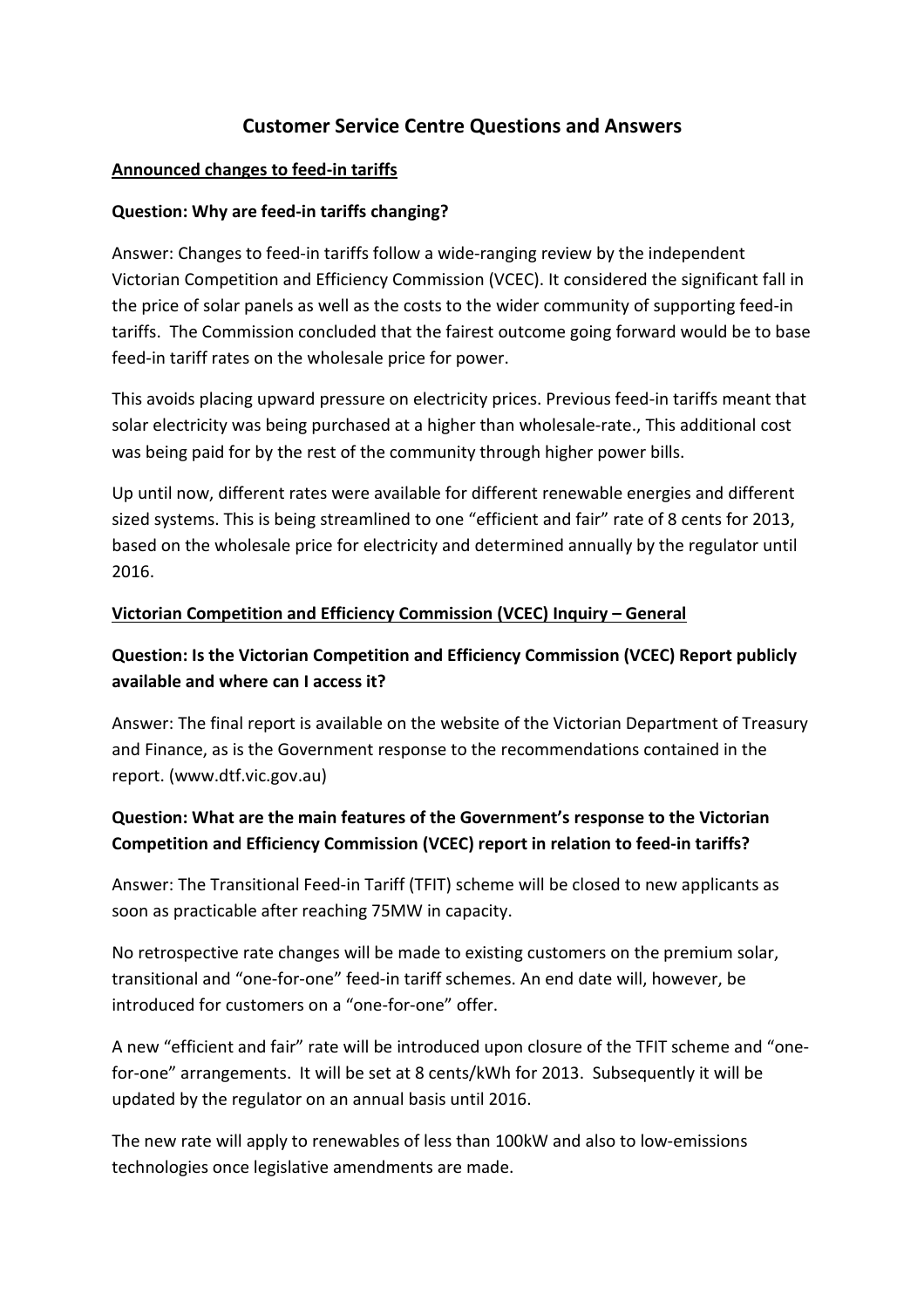There will be a requirement on retailers to offer the minimum prescribed feed-in tariff (8 cents for 2013) until at least 2017. Retailers, however, are always free to top up over and above the minimum should they choose to do so.

# **Question: What are the main features of the Government's response to the Victorian Competition and Efficiency Commission (VCEC) report in relation to minimising barriers to distributed generation?**

Answer: The Commission has found that the primary barrier to distributed generation is the connections process. The Government will be looking to provide improved information on the connection process and how best to streamline the process.

# **Question: Why has the Government released its response to the final Victorian Competition and Efficiency Commission (VCEC) report so quickly? Has it allowed enough time to consider the recommendations properly?**

Answer: The Government has given careful consideration to all of the recommendations contained in the final VCEC report.

The Government has published its response in as timely a manner as possible in order to provide greater certainty for the solar and renewables industry and its customers. It also sought to ensure that current feed-in tariff arrangements, which add to cost pressures on all Victorian electricity customers, do not continue longer than necessary and are replaced with more sustainable arrangements.

#### **Premium Solar Feed-in Tariff**

### **Question: I am currently receiving the premium solar feed-in tariff (PFIT). Will I be affected by the new feed-in tariff arrangements?**

Answer: No. There will be no retrospective changes. Customers who qualified for the premium solar feed-in tariff prior to scheme closure will continue to receive premium solar feed-in tariff credits until the legislated end of the scheme on 31 October 2024, provided that they continue to meet the eligibility requirements of the scheme. Customers will continue to receive a minimum of 60 cents per kilowatt hour for electricity exported to the grid over this period of time.

In particular, customers will not be able to upgrade their system capacity beyond that which was already installed at scheme closure without forfeiting their PFIT credits.

# **Question: I have heard that the new rate will be set at 8 cents per kilowatt hour. I am a premium solar feed-in tariff (PFIT) customer. Does this mean my rate will be reduced to 8 cents?**

Answer: No. There will be no retrospective changes to the PFIT scheme. You will continue to receive a minimum of 60 cents per kilowatt hour for electricity exported to the grid until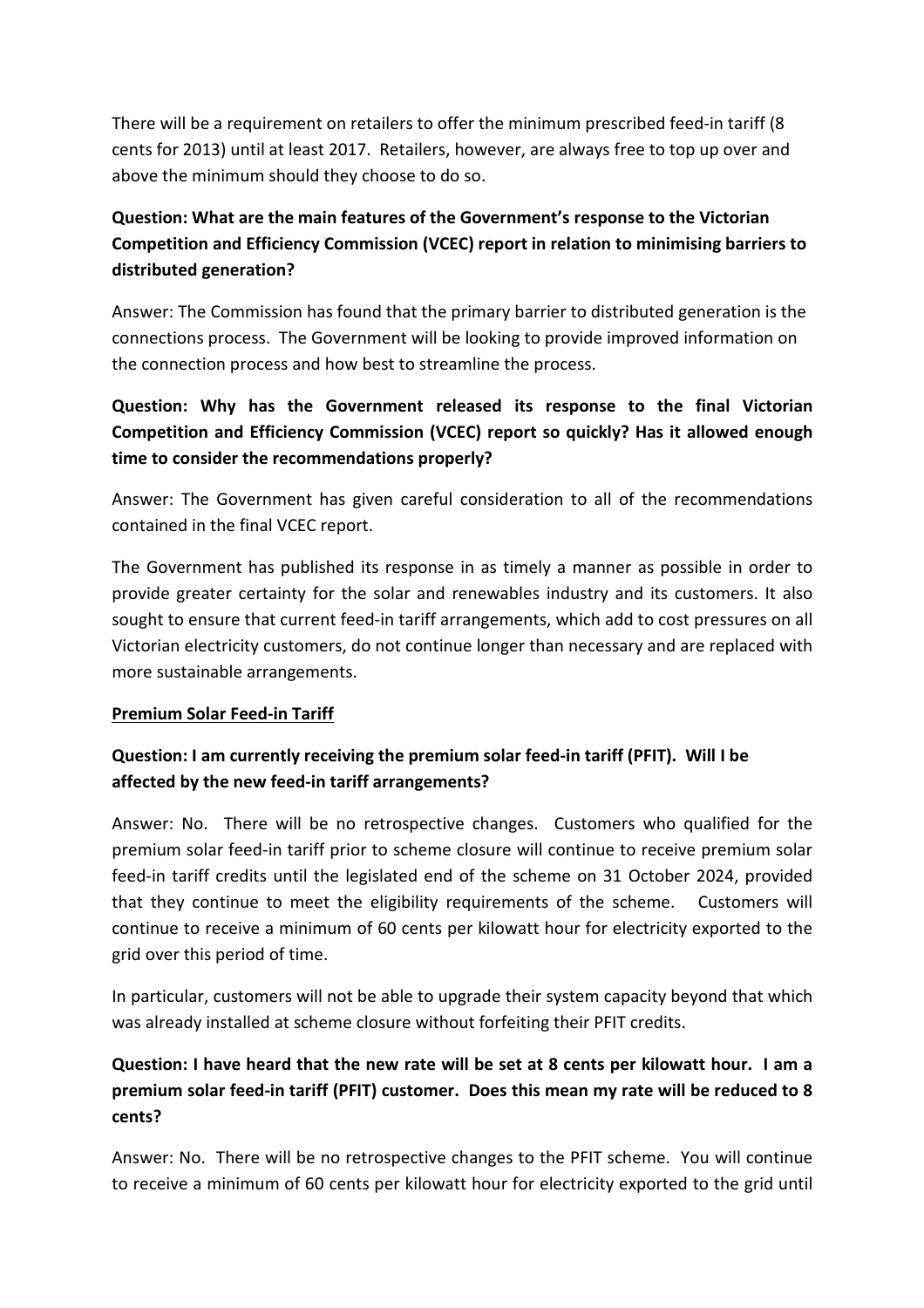the legislated end of the scheme on 31 October 2024, provided that you continue to meet the eligibility requirements of the scheme.

## **Question: Can I change energy retailers without forfeiting my premium solar feed-in tariff (PFIT)?**

Answer: Yes, you are free to move to another electricity retailer at any time you choose. Once you are signed-up to the premium rate, your property will remain eligible until 2024. Just be sure to check your obligations under your current contract with your electricity retailer. Some retailers may charge a fee if you exit the contract early. This is specified under the terms and conditions of your contract.

## **Question: I am moving house. Can I take my solar panels with me and continue to receive the premium solar feed-in tariff (PFIT)?**

Answer: No. Your PFIT payments are linked to your property. This means that you cannot continue to receive the PFIT at your new address.

### **Question: I receive the premium feed-in tariff. If I sell my house can the new occupants receive the premium rate?**

Answer: Yes. As the PFIT is linked to the property and not to the customer, any house which is signed-up can continue to access the premium rate until 2024. This means that if you sell your house, the new occupants will be able to access the premium FIT.

### **Question: What happens if I move into a house with solar panels which was previously signed-up for the premium solar feed-in tariff (PFIT)?**

Answer: As the PFIT is linked to the property and not to the customer, any house which is signed-up can continue to access the premium rate until 2024. This includes if you move into a property which already has solar panels and was signed up to the PFIT before its closure.

However, you cannot add new panels to an existing solar system after the closure date and continue to access the premium rate. Additional panels will disqualify you because there is a state-wide capacity cap for the scheme. If you would still like to add capacity to your system, you should contact your electricity retailer about other solar offers available to you.

### **Question: Can I increase the capacity of my existing system and continue to receive the premium solar feed-in tariff (PFIT)?**

Answer: No – The PFIT scheme has reached capacity and was closed on 29 December 2011; you cannot therefore add additional panels to your existing solar system and still receive the premium rate. By adding new panels, even if you remain below the 5kW system size limit, you will forfeit the premium rate. Should you still wish to install additional panels, you will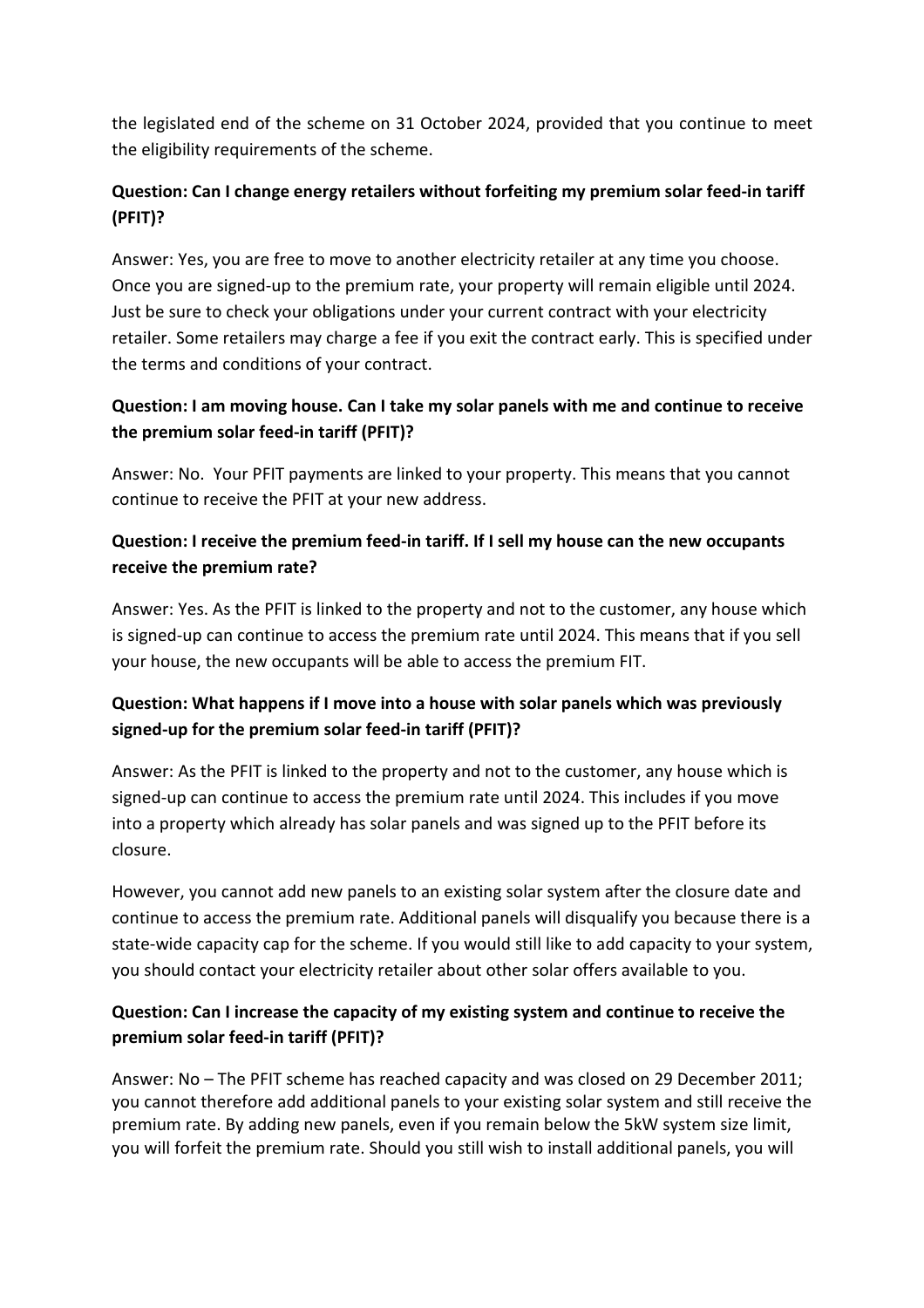be eligible to receive the new feed-in tariff rate which will be set at 8 cents for 2013 and will be updated by the regulator on an annual basis until 2016.

## **Question: Some of my solar panels have been damaged. Can I replace them without forfeiting the premium rate?**

Answer: Yes. You are able to replace existing panels provided you do not add any additional generating capacity. This means that you are able to replace damaged panels without forfeiting the premium rate so long as you do not increase your system size by replacing existing panels with higher generation capacity panels.

### **Question: How can I tell if I have an effective Premium Feed-in Tariff contract and that I am having premium credits applied?**

Answer: If all paperwork was lodged with your energy suppliers, including an agreed premium rate contract with an electricity retailer, you had solar metering in place and you were placed on the correct PFIT network tariff before the premium scheme's closure, you should have qualified for the PFIT scheme.

This means you will continue to receive credits until the scheme ends on 31 October 2024, provided you maintain your eligibility and do not upgrade your system capacity.

You do not need to have received a bill with premium rate credits on it to be considered eligible for the scheme. However it is best to check this with your electricity retailer.

Contact your retailer to see if all the required steps were completed prior to final scheme closure.

# **Question: I installed my solar PV system and applied for the premium rate ahead September 30 2011, but my retailer did not process my application and I missed out. What should I do?**

Answer: The closure of the premium solar feed-in tariff (PFIT) scheme on 29 December 2011 was statutory in nature so it is unfortunately not possible for you to now qualify for the PFIT. If you were unable to qualify for the scheme due to incorrect or lack of action from your electricity retailer or distributor, you may wish to raise the matter with the independent Energy and Water Ombudsman of Victoria (EWOV). EWOV has the power to investigate and facilitate resolution of consumer complaints, and the service is also free to consumers. EWOV can be contacted on 1800 500 509 (Freecall).

Calls from restricted phone services - ring 12550 (Telstra reverse charges) and quote (03) 9649 7599 – the EWOV will then accept the reverse charges and the call cost.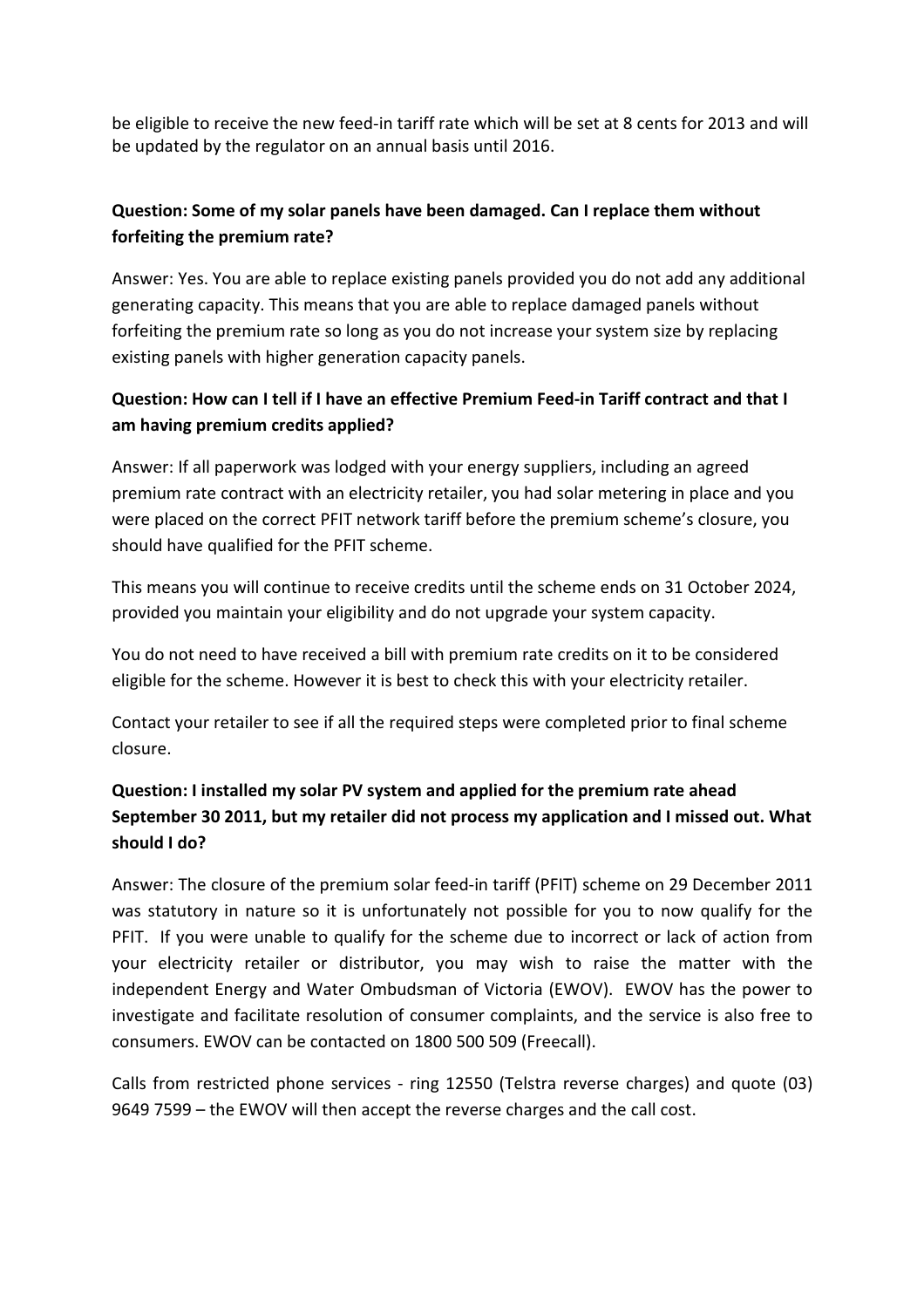You may also still wish to apply for the Transitional Feed-in Tariff [up to 30 September 2012) or to express your interest in the new feed-in tariff to be set at 8 cents per kilowatt hour for 2013.

# **Question: I submitted my paperwork for premium solar feed-in tariff (PFIT) in early October 2011. Couldn't the Government have just asked electricity businesses to process the paperwork? Why can't the PFIT be extended?**

Answer: The premium scheme was designed with a cap on the installed capacity of solar panels across the state of 100 megawatts. This cap is fully subscribed, which means the premium scheme has now closed.

If you submitted your paperwork after September 30 2011, you should contact an electricity retailer and discuss the solar offers available to you. You may still be eligible for the new Transitional Feed-in Tariff which offers eligible properties with small-scale solar PV systems of up to five kilowatts in size a credit of at least 25 cents per kilowatt hour for excess electricity fed back into the grid or for the new feed-in tariff to apply from 1 January 2013. If applying for the Transitional Feed-in Tariff, make sure you submit all paperwork by 30 September 2012 to be considered under this scheme.

Register with DPI - www.dpi.vic.gov.au/feedintariffupdates if you would like to receive updates on new feed-in tariff arrangements.

# **Question: I have recently installed solar panels and would like to access the premium solar feed-in tariff. Can I still do so?**

Answer: No - The Premium Feed-in Tariff was closed to new applicants on 29 December 2011. It is no longer possible for new customers to access this scheme.

#### **Transitional Feed-in Tariff**

### **Question: I am currently receiving the transitional solar feed-in tariff (TFIT). Will I be affected by the new feed-in tariff arrangements?**

Answer: No. There will be no retrospective changes. Customers who are already receiving transitional solar feed-in tariff credits will continue to receive these credits until the legislated end of the scheme on 31 December 2016, provided that they continue to meet the eligibility requirements of the scheme.

### **Question: I have installed solar panels and am in the process of applying for the Transitional Feed-in Tariff. Will I qualify in time before the scheme closes?**

Answer: If you have already paid a deposit and commenced the process of installing solar, you can still apply for the current transitional tariff. To be considered, you should ensure that you, your solar installer or electrician submit all paperwork to your electricity suppliers by 30 September 2012.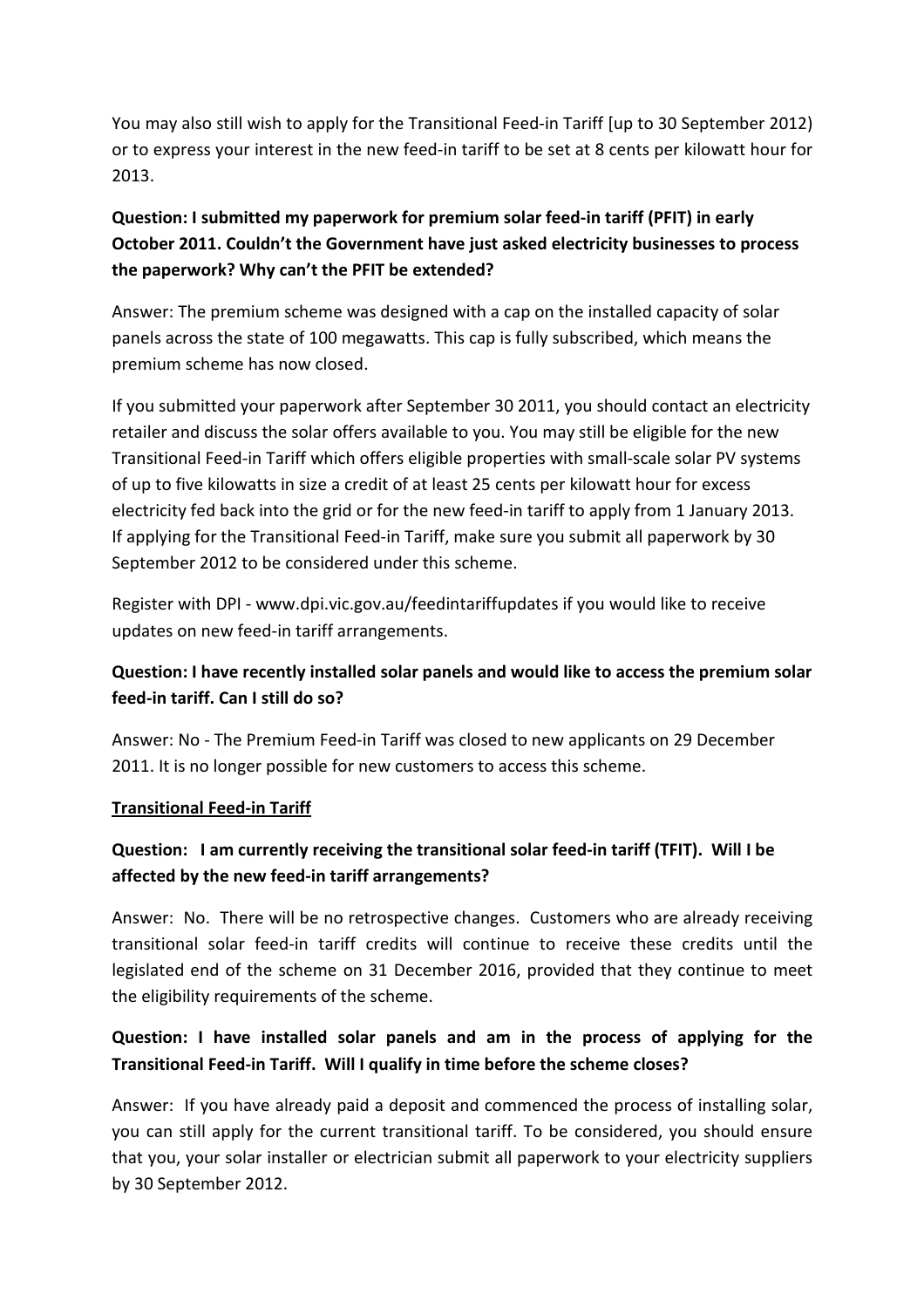Paperwork includes the:

- Solar Connection Form (to your electricity distributor)
- Electrical Works Request (EWR) (to your electricity retailer)
- Certificate of Electrical Safety (CES) (to your electricity retailer)
- Transitional Feed-in Tariff Application Form (to your electricity retailer)

Double-check that all forms are accurate and all mandatory fields are complete. If possible, email the forms so you have a record of submission and retain a copy of all documents for your files. To complete these forms, you will need to have your system fully installed and signed-off by a licensed electrical inspector.

If you are in the SP AusNet distribution area and your system is greater than 4.5 kilowatts in size, you may also need to complete a preapproval process. This may increase the time it takes to complete the end-to-end process required to qualify for the TFIT scheme. Contact your distributor for further information.

Once paperwork is submitted, to complete the eligibility process you will also need to have your metering upgraded and have feed-in tariff credits being applied to your account by 31 December 2012.

# **Question: My solar retailer/installer has told me that they can guarantee that I will be able to access the Transitional Feed-in Tariff. Is this correct?**

Answer: No. No one can guarantee that systems installed from this point onwards will have completed all the steps required to qualify for the Transitional Feed-in Tariff by scheme closure. If you are considering installing solar you should be aware that you may not qualify for the Transitional feed-in tariff but that you may be eligible for the new feed-in tariff (set at 8 cents in 2013) instead. You may also wish to consider the benefits of avoided electricity consumption from the grid, rather than simply the value of any excess electricity exported to the grid.

#### **Question: Do my panels need to be inspected prior to 30 September 2012?**

Answer: Yes, the installation of your solar panels will need to have been inspected and signed off by a licensed electrical inspector on your Certificate of Electrical Safety (CES), which will need to be lodged with your electricity retailer by 30 September 2012.

#### **Question: Does my metering need to be upgraded by 30 September 2012?**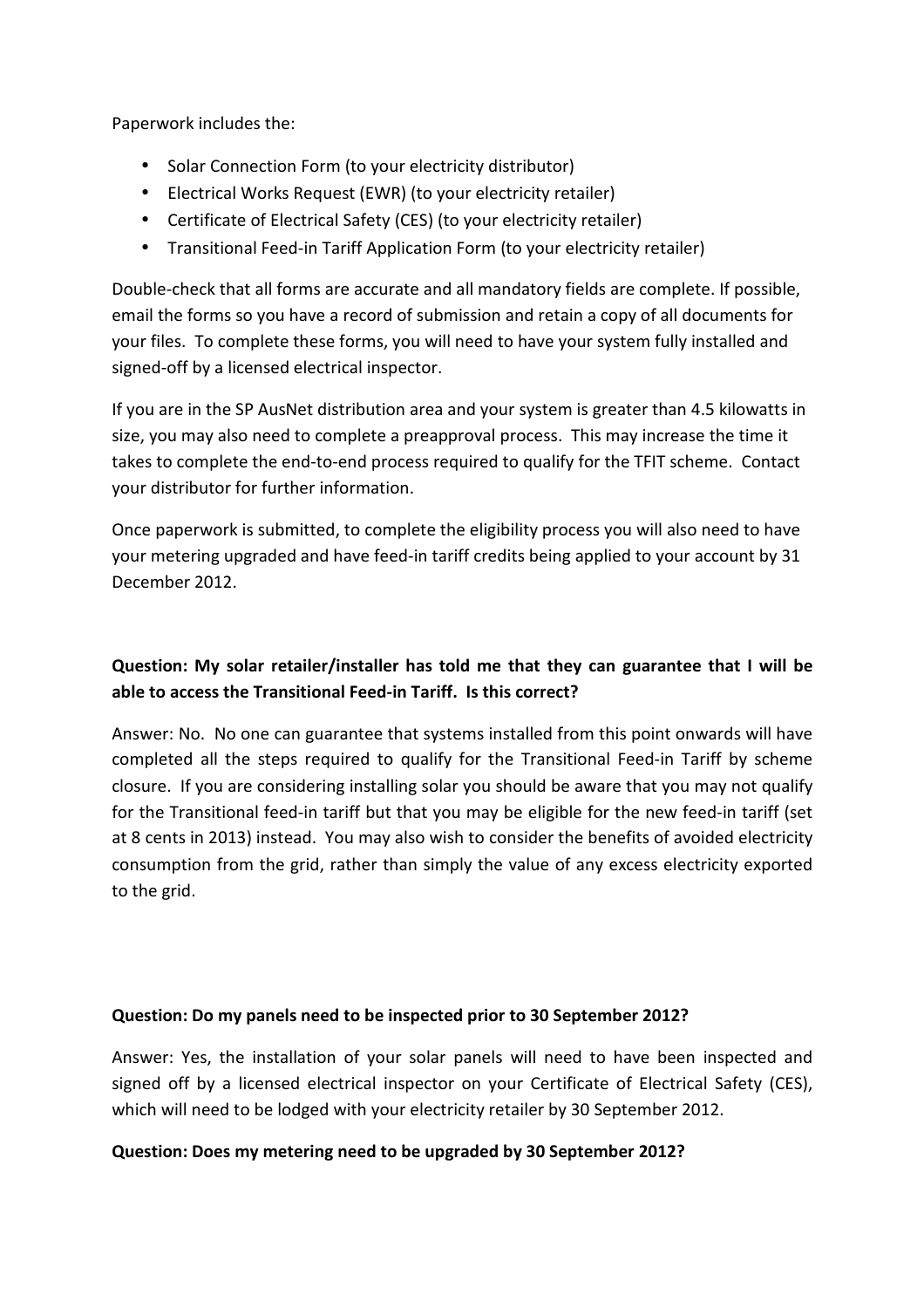Answer: No. Whilst you will need to submit all the relevant paperwork by 30 September 2012 (including the Solar Connection Form, Electrical Works Request, Certificate of Electrical Safety and retailer Transitional Feed-in Tariff Application (TFIT) form) the upgrade to your metering does not need to be completed by this date. Your metering will, however, need to have been upgraded by final scheme closure and you will need to have been placed on the correct TFIT network tariff in order to qualify for the scheme.

# **Question: I am already receiving TFIT credits. Can I upgrade my system capacity prior to the Transitional Feed-in tariff scheme closing?**

Answer: In order to continue receiving credits under the transitional feed-in tariff scheme, it is recommended that you complete your upgrade, lodge the associated paperwork with your electricity distributor and notify your electricity retailer prior to 30 September 2012.

Once the scheme is closed you cannot add additional panels to your existing solar system and still receive the transitional rate. By adding new panels, even if you remain below the 5kW system size limit, you will forfeit the transitional rate. Should you still wish to install additional panels, you will be eligible to receive the new feed-in tariff rate which will be set at 8 cents for 2013 and will be updated by the regulator on an annual basis until 2016.

# **Question: Some of my solar panels have been damaged. Can I replace them without forfeiting the transitional rate?**

Answer: Yes. You are able to replace existing panels after scheme closure provided you do not add any additional generating capacity. This means that you are able to replace damaged panels without forfeiting the transitional rate so long as you do not increase your system size by replacing existing panels with higher generation capacity panels.

# **Question: How can I tell if I have an effective Transitional Feed-in Tariff contract and that I am having transitional credits applied?**

Answer: If all paperwork has been lodged with your energy suppliers, including an agreed transitional rate contract with an electricity retailer, you have solar metering in place and you have been placed on the correct TFIT network tariff before the TFIT scheme's closure, you should qualify for the TFIT scheme.

This means you will continue to receive credits until the scheme ends on 31 December 2016, provided you maintain your eligibility and do not upgrade your system capacity.

You do not need to have received a bill with transitional rate credits on it to be considered eligible for the scheme. However it is best to check this with your electricity retailer.

Contact your retailer to see if all the requisite steps have been completed.

# **Question: I have applied for the Transitional Feed-in Tariff but my latest bill has no reference to the credit - what has happened?**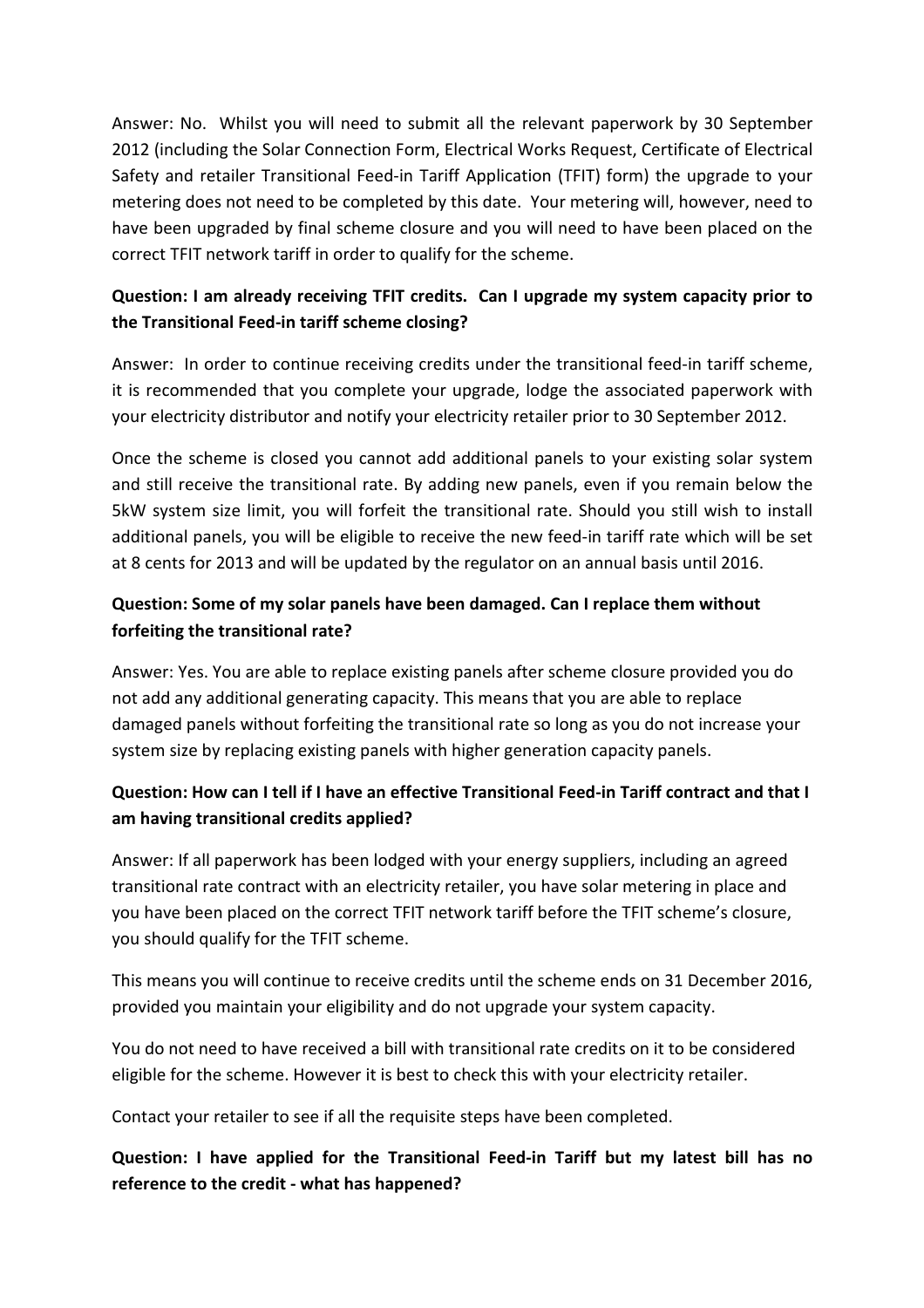Answer: The first thing to do is to contact your retailer to confirm that they have received your Transitional feed-in tariff application and that:

- all eligibility criteria were met;
- you have the correct metering installed and that it is properly configured; and
- you have been placed on the correct TFIT network tariff.

If you applied verbally on the telephone, ask the retailer to check for any customer contact notes on your account to confirm when the conversation took place.

You may also wish to ask for written confirmation from your electricity retailer that although your bill has been delayed, you have been placed on the Transitional Feed-in Tariff and will be receiving credits on future bills.

If you are in this situation and the application of credits has been delayed through no fault of your own – for example you are eligible and all the required metering is in place - then you should check that once the billing issues are resolved, all accrued credits are back-dated to when you first qualified for the scheme and are applied to your next bill or subsequent bill.

If this situation continues or you believe you need help to resolve the matter with your energy retail company, then you should contact the Energy and Water Ombudsman (EWOV) on: 1800 500 509 (Freecall)

Calls from restricted phone services - ring 12550 (Telstra reverse charges) and quote (03) 9649 7599 – the EWOV will then accept the reverse charges and the call cost

# **Question: Although my system is bigger than 5 kilowatts, once I take into account the energy that is lost through my inverter, my system capacity is actually less than 5 kilowatts. Am I eligible for the Transitional Feed-in Tariff?**

Answer: No - Legislation specifies that the installed or name-plate capacity of the solar PV system must not exceed 5 kilowatts. This does not include any potential losses through your inverter.

If your system exceeds 5 kilowatts you may be eligible for the Standard Feed-in Tariff.

Contact electricity retailers to discuss the solar offers available to you.

### **Question: Can I change energy retailers without forfeiting my Transitional Feed-in Tariff (TFIT)?**

Answer: Yes, you are free to move to another electricity retailer at any time you choose. Once you are signed-up to the transitional rate, your property will remain eligible until 31 December 2016. Just be sure to check your obligations under your current contract with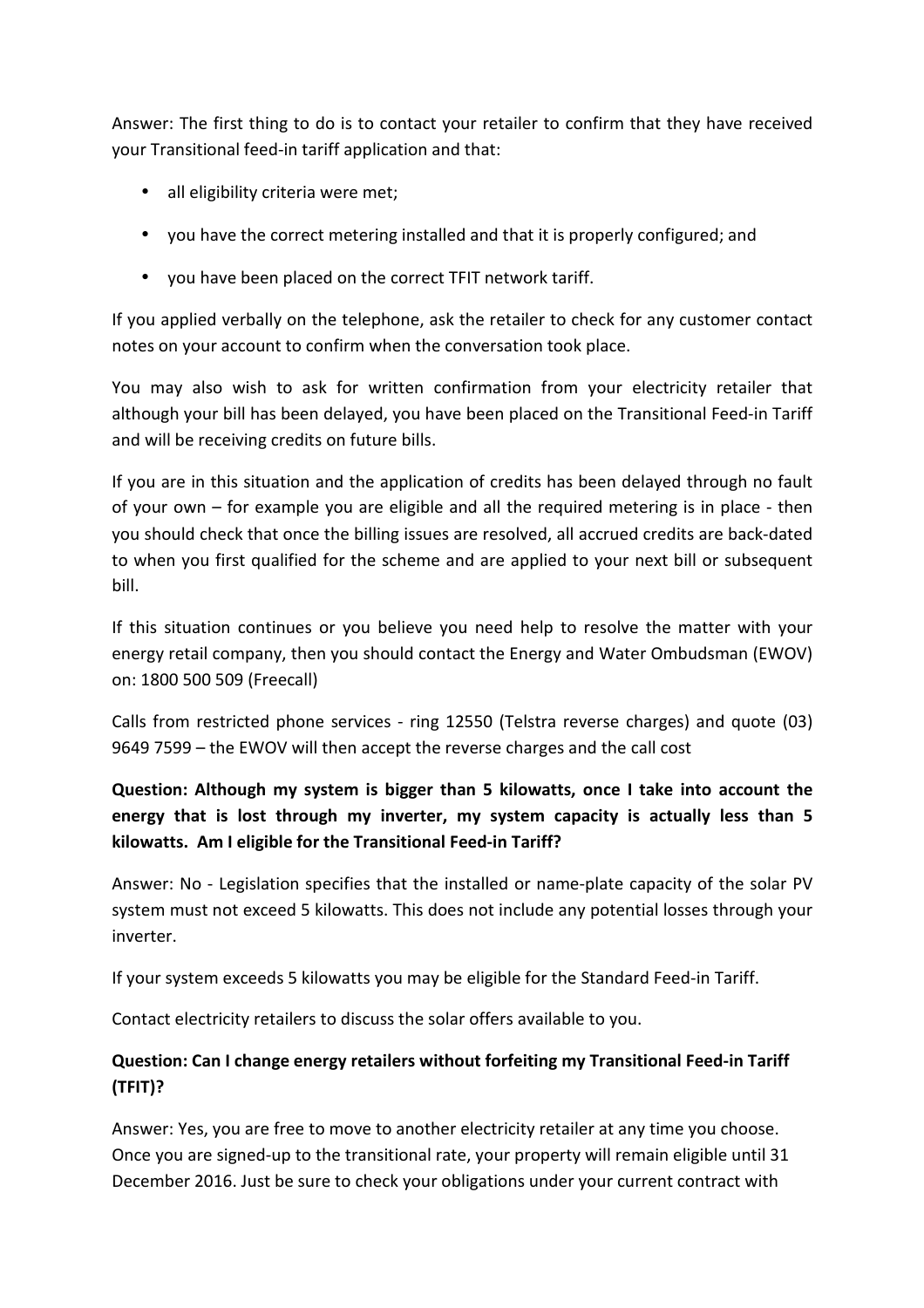your electricity retailer. Some retailers may charge a fee if you exit the contract early. This is specified under the terms and conditions of your contract.

## **Question: I am moving house. Can I take my solar panels with me and continue to receive the Transitional Feed-in Tariff (TFIT)?**

Answer: No. Your TFIT payments are linked to your property. This means that you cannot continue to receive the TFIT at your new address.

## **Question: I receive the transitional feed-in tariff. If I sell my house can the new occupants receive the transitional rate?**

Answer: Yes. As the TFIT is linked to the property and not to the customer, any house which is signed-up can continue to access the transitional rate until 31 December 2016 provided they continue to meet the scheme eligibility criteria. This means that if you sell your house, the new occupants will be able to access the TFIT.

# **Question: What happens if I move into a house with solar panels which was previously signed-up for the transitional feed-in tariff (TFIT)?**

Answer: As the TFIT is linked to the property and not to the customer, any house which is signed-up and continues to meet scheme eligibility criteria can continue to access the transitional rate until 31 December 2016. This includes if you move into a property which already has solar panels and was signed up to the TFIT before its closure.

However, you cannot add new panels to an existing solar system after the TFIT closure date and continue to access the transitional rate. Additional panels will disqualify you because there is a state-wide capacity cap for the scheme. If you would still like to add capacity to your system, you should contact your electricity retailer about other solar offers available to you.

# **Standard Feed-in Tariff - Existing Standard Feed-in Tariff Customers on a "One-for-One" Rate**

# **Question: I am currently on a 'one-for-one' feed-in tariff. Will I be affected by the new feed-in tariff arrangements?**

Answer: Partly. If you are already receiving a 'one-for-one' standard feed-in tariff, you will continue to receive a 'one-for-one' rate as long as you remain with your current electricity retailer. The 'one-for-one' offer will be end-dated, however, at 31 December 2016, to align with the expiry of the transitional feed-in tariff (TFIT) scheme. As the one-for-one tariff is retailer funded, if you switch electricity retailers, you will need to apply for the new feed-in tariff, set at 8 cents for 2013.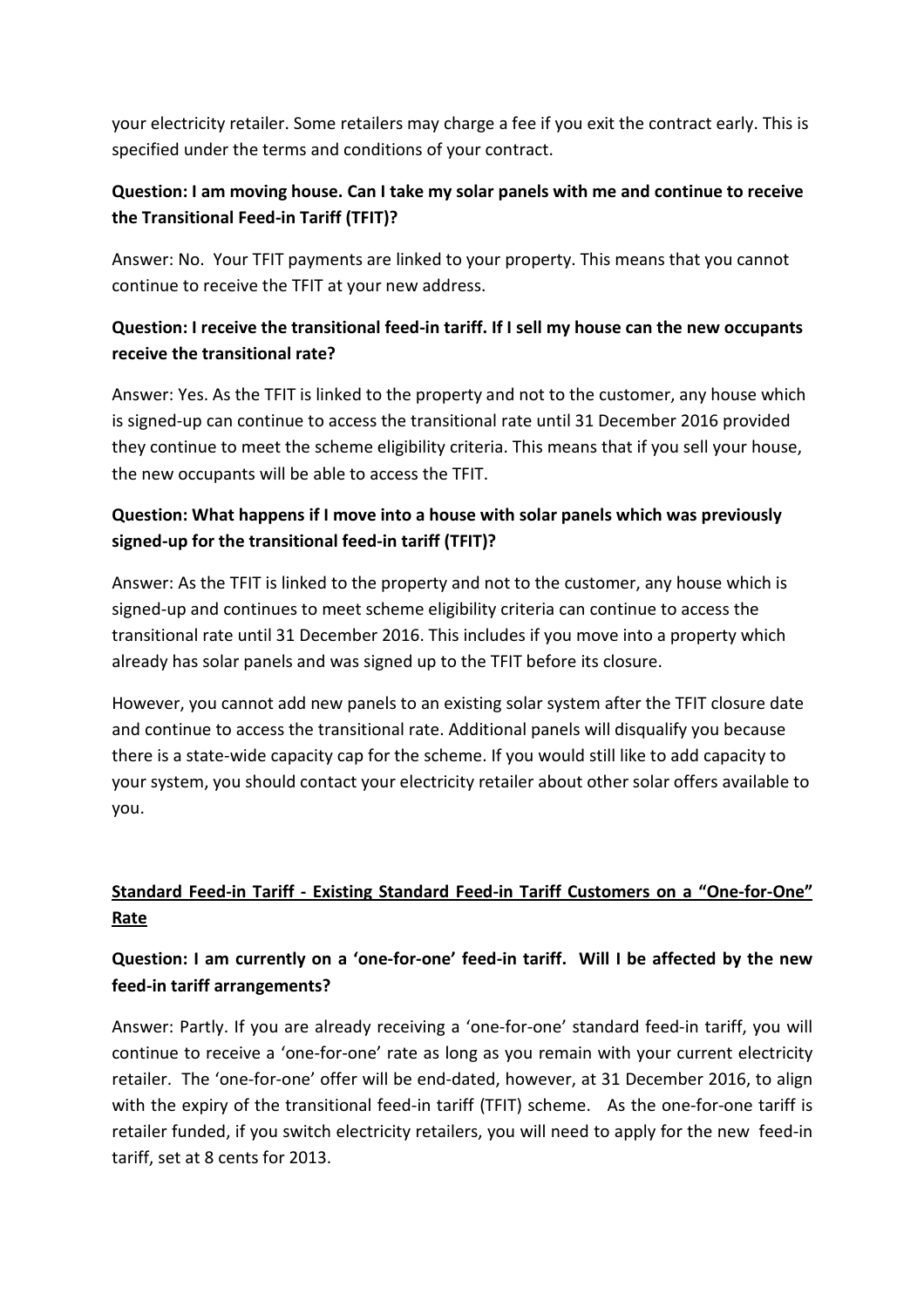# **Question: I am currently on a 'one-for-one' feed-in tariff. Can I switch electricity retailer and keep my current feed-in tariff rate?**

Answer: No. The 'one-for-one' feed-in tariff is electricity retailer funded. If you are currently on a 'one-for-one' feed-in tariff offer with your electricity retailer and decide to switch electricity retailer, you will no longer be able to remain on your current 'one-for-one' rate and will need to take up the new feed-in tariff rate (set at 8 cents per kilowatt hour for 2013 and available from 1 January 2013).

## **Question: I am currently on a 'one-for-one' feed-in tariff which is less than the minimum 8 cents on offer via the new feed-in tariff. Can I change to the new rate?**

Answer: Yes. You can advise your electricity retailer that you wish to move to the new feed-in tariff at any time you choose to do so. The new rate will become available from 1 January 2013 and will be updated by the regulator on an annual basis until 2016.

#### **Standard Feed-in Tariff – New Applicants prior to 1 January 2013**

**Question: I have paid a deposit on a renewable energy generator but have not yet completed the connection process. Will I qualify under the existing "one-for-one" arrangements?** 

Answer: If you have paid a deposit and are in the process of installing a renewable energy system you should ensure that you, your installer or electrician submit all paperwork to your electricity suppliers by 30 September 2012.

Paperwork includes the:

- Connection Form (to your electricity distributor)
- Electrical Works Request (EWR) (to your electricity retailer)
- Certificate of Electrical Safety (CES) (to your electricity retailer)
- Standard Feed-in Tariff Application Form (to your electricity retailer)

Double-check that all forms are accurate and all mandatory fields are complete. If possible, email the forms so you have a record of submission and retain a copy of all documents for your files.

To complete these forms, you will need to have your system fully installed and signed-off by a licensed electrical inspector. Once paperwork is submitted, to complete the eligibility process you will also need to have your metering upgraded and have feed-in tariff credits being applied to your account by 31 December 2012.

### **Standard Feed-in Tariff – New Applicants on a "Efficient and Fair" Rate**

**Question: When will the new "efficient and fair" feed-in tariff rate become available?**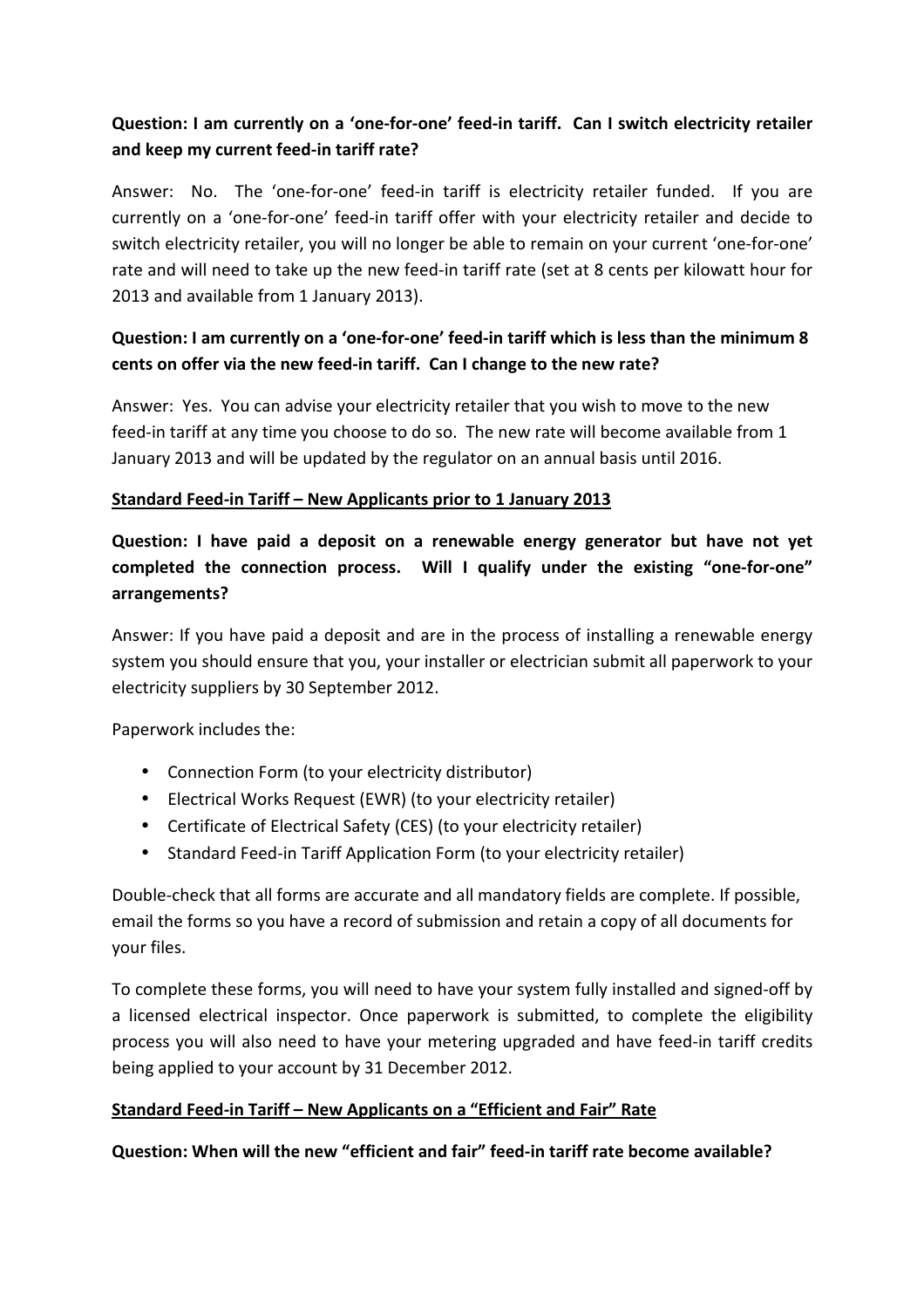Answer: The new "efficient and fair" feed-in tariff rate will be available from 1 January 2013. Electricity retailers may already wish to offer new customers with solar PV systems of 5 kilowatts and under, the new rate prior to this date.

#### **Question: What will the new feed-in tariff rate be set at?**

Answer: The new feed-in tariff rate will be set at 8 cents per kilowatt hour in 2013 for electricity exported to the grid. The tariff will be updated by the regulator on an annual basis for 2014, 2015 and 2016.

#### **Question: Why has the tariff been set at 8 cents per kilowatt hour?**

Answer: As one of its election commitments, Government asked the Victorian Competition and Efficiency Commission to inquire into a feed-in tariff that would provide fair value for electricity exported to the electricity grid and which would contain no hidden crosssubsidies from other electricity customers.

The Commission provided its final report to Government on 27 July suggesting an efficient and fair tariff would be set at around 6-8 cents per kilowatt hour for electricity exported to the grid. This covers the wholesale cost of the electricity and allows for avoided transmission and distribution losses as well as accounting for exports at various times of the day.

## **Question: How can an 8 cent tariff be considered to be fair when it is less than the tariff I pay to my electricity retailer for electricity I consume from the grid? Why is the feed-in tariff not set at the same rate?**

Answer: Unlike the premium and transitional feed-in tariffs which are cross-subsidised by all electricity customers, the new feed-in tariff is electricity retailer funded. The electricity retailer does not receive all of the value that you pay for your supply tariff, as the network portion of the bill is passed on to the electricity distribution businesses for use of electricity poles and wires.

# **Question: Is my electricity retailer obliged to offer me the new feed-in tariff or is it only an indicative benchmark?**

Answer: If your electricity retailer has more than 5,000 customers they are obliged to offer you at least the new "efficient and fair" tariff from 1 January 2013. This tariff is a minimum only and your retailer is always free to "top up" over and above the 8 cent minimum if they choose to do so.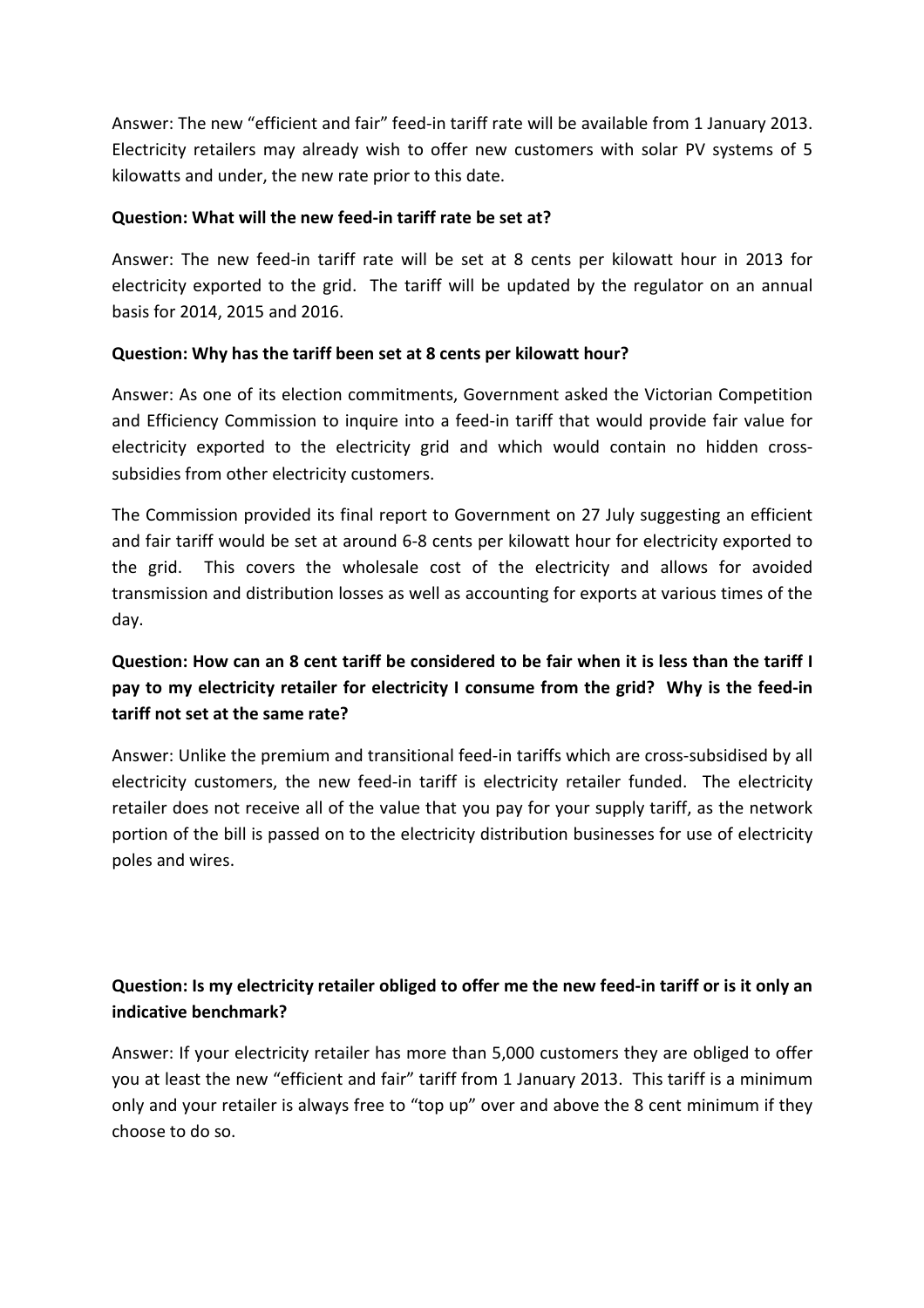If your electricity retailer has less than 5,000 customers they are not obliged to offer the new "efficient and fair" tariff but are able to do so if they wish.

## **Question: If I sign up to the new feed-in tariff of 8 cents will I continue to receive this same rate in subsequent years?**

Answer: Not necessarily. The new rate will be reviewed by the regulator on an annual basis for 2014, 2015 and 2016. A new rate can therefore potentially be reset in each of these years. You are not locked in to the rate that applies in the year you sign up. The annual rate update will continue to take account of wholesale electricity costs and avoided transmission and distribution losses. In other states where wholesale based feed-in tariffs have been in place for longer, customers are seeing an increase in the feed-in tariff rate over time to align with wholesale price increases.

#### **Question: What will happen to feed-in tariffs after 2016?**

Answer: The Victorian Competition and Efficiency Commission has suggested that the requirement to offer a feed-in tariff could be removed after 2016. The Government will, however, conduct a review no later than 2015 to determine whether the market is sufficiently competitive and that customers are likely to obtain a fair deal from their electricity retailer before making further changes to current arrangements.

### **Question: How does the new Victorian feed-in tariff rate compare with feed-in tariff rates available in other states?**

Answer: The new Victorian "efficient and fair" rate is highly comparable with feed-in tariffs available in other states.

#### **Question: Who is the new rate available to?**

Answer: The new rate will be available to solar, wind, hydro and biomass systems of less than 100 kilowatts in system capacity. This includes customers with solar PV systems of 5 kilowatts and under, currently able to access the transitional feed-in tariff scheme.

Once new legislation is passed, planned for the first half of 2013, the scheme will also be opened to other renewables and low-emissions technologies that meet a specified emissions threshold.

#### **Question: Can I apply for the new feed-in tariff rate even though I have a solar PV system of 5 kilowatts or less?**

Answer: Yes. The standard feed-in tariff scheme was temporarily closed to solar PV customers of 5 kilowatts and under for during the period that the transitional feed-in tariff scheme is open to new customers. Once the transitional feed-in tariff scheme is closed to new customers, the "efficient and fair" tariff will become available to new solar PV customers of 5 kilowatts and under.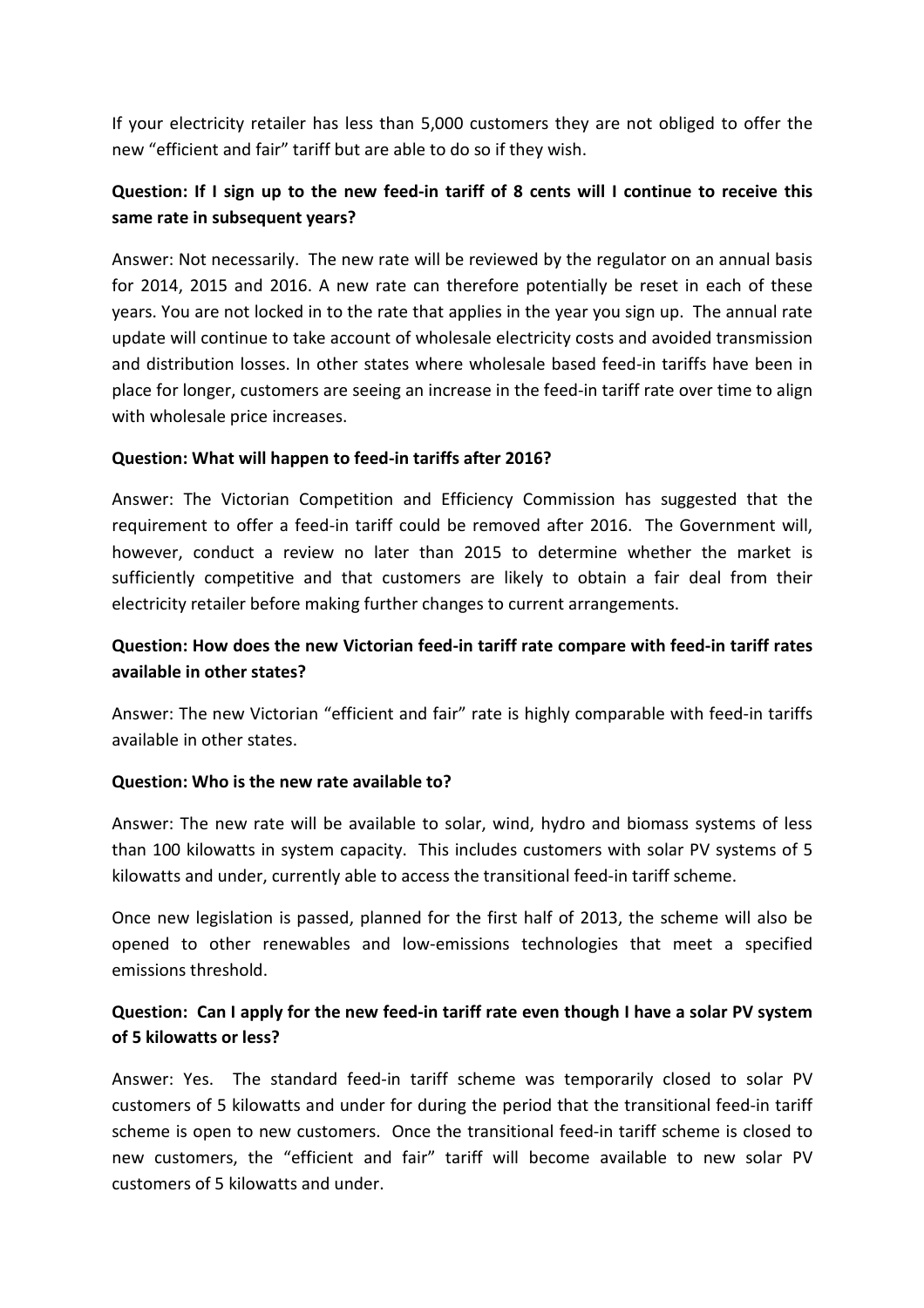#### **Question: Can I apply for the new feed-in tariff rate for my holiday home?**

Answer: Yes. As the new feed-in tariff rate is based on the wholesale price of electricity it is not cross-subsidised or paid for by other electricity users. It is therefore also available for holiday homes.

#### **Interaction of New Feed-in Tariff Rate with other FIT Schemes**

### **Question: Can I apply for the new feed-in tariff rate (8 cents in 2013) if I am already receiving the premium solar feed-in tariff?**

Answer: You cannot apply for the new feed-in tariff rate at the same property and for the same generator where you are already receiving a premium solar feed-in tariff.

If you are applying for a different property for which you are not already receiving a feed-in tariff, you may apply for the new feed-in tariff rate.

## **Question: Can I apply for the new feed-in tariff rate (8 cents in 2013) if I am already receiving the transitional feed-in tariff?**

Answer: You cannot apply for the new feed-in tariff rate at the same property and for the same generator where you are already receiving a transitional feed-in tariff.

If you are applying for a different property for which you are not already receiving a feed-in tariff, you may apply for the new feed-in tariff rate.

### **Question: Can I apply for the new feed-in tariff rate (8 cents in 2013) if am already receiving the "one-for-one" rate?**

Answer: You cannot apply for the new feed-in tariff rate at the same property and for the same generator where you are already receiving a standard "one-for-one" feed-in tariff.

If you are applying for a different property for which you are not already receiving a feed-in tariff, you may apply for the new feed-in tariff rate.

#### **Metering Questions**

# **Question: I thought the Government had committed to introducing a gross metered feedin tariff scheme. Why is the new feed-in tariff not a gross feed-in tariff?**

Answer: Whilst Government is continuing to look at the relative benefits of gross and net metering in the medium to long term, continuing current net metering arrangements in at least the short term is considered to provide the greatest benefits to Victorian customers. With feed-in tariff rates that are based on the wholesale value of electricity, customers are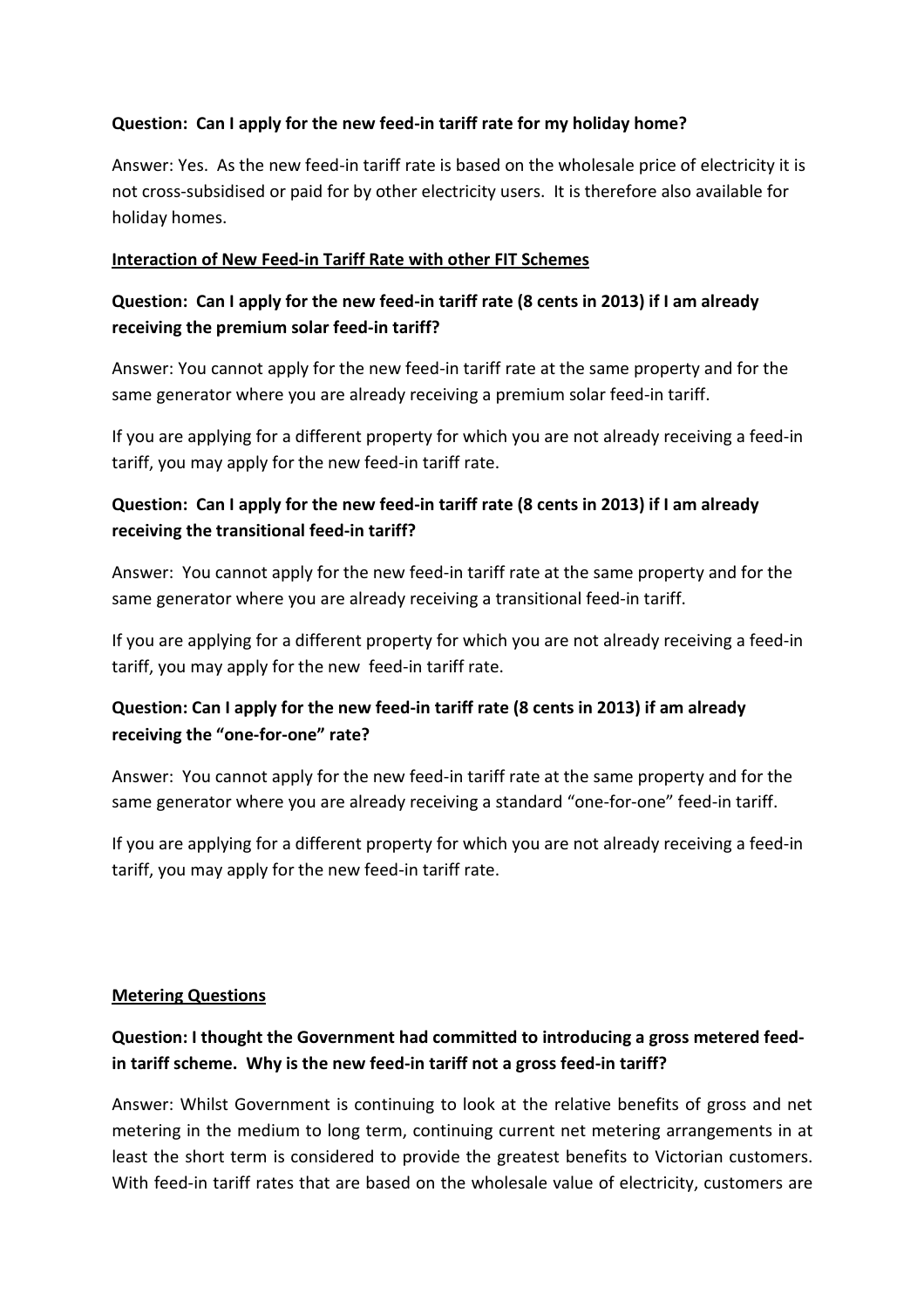actually better off under net metered arrangements. This is because the value of avoided electricity costs is higher than the value of exports to the grid.

The majority of other Australian states also now have net metered feed-in tariffs.

## **Question: I do not know if I am scheduled to receive a smart meter but I want to install solar PV. Will I need to have two meters installed?**

Answer: Most power companies will install Smart Meters for any solar or renewable energy customer requesting a metering upgrade to access feed-in tariffs. The customer may be asked to cover any truck-visit costs if Smart Meters are not yet scheduled for installation in their area.

In the early stages of the Smart Meter rollout, some bi-directional or interval meters were still being installed either because Smart Meter supplies were not available or because backend computer systems were still in development.

Now that the Smart Meter program has been running for some time, the right IT systems are in place, making it easier to install and operate Smart Meters in advance for customers requesting a metering upgrade to access feed-in tariffs.

Smart Meters are fully solar capable and can measure two-way power for feed-in tariffs. In cases where you smart meter was installed before you decided to install solar panels you will most probably need to arrange for your electricity distributor to reconfigure your meter in order to switch on the import/export functionality. In many cases this can be done remotely.

Some customers have already had a smart meter installed by their local distributor as part of the 2009-2013 state-wide rollout, but the local smart meter communications network may not be in place yet. In these cases the distributor may still be required to visit the site to enable to import/export functionality.

All Victorian households and small businesses will have their current meter upgraded to a smart meter by the end of 2013. The rollout is being coordinated by the Victorian electricity distribution businesses: Jemena, United Energy Distribution, SP-Ausnet, Citipower and Powercor.

# **Question: I am a Centrelink or Veteran's Affairs customer – will the feed-in tariff be counted as income and reduce my payments?**

Answer: As of the 14th May 2010, Centrelink advised that if you receive your feed-in tariff rebate as a direct payment, for example by cheque or by direct deposit you must report these earnings to Centrelink every time you receive a payment.

Each payment is then assessed over a 52 week period so the impact on your fortnightly payment is minimised.